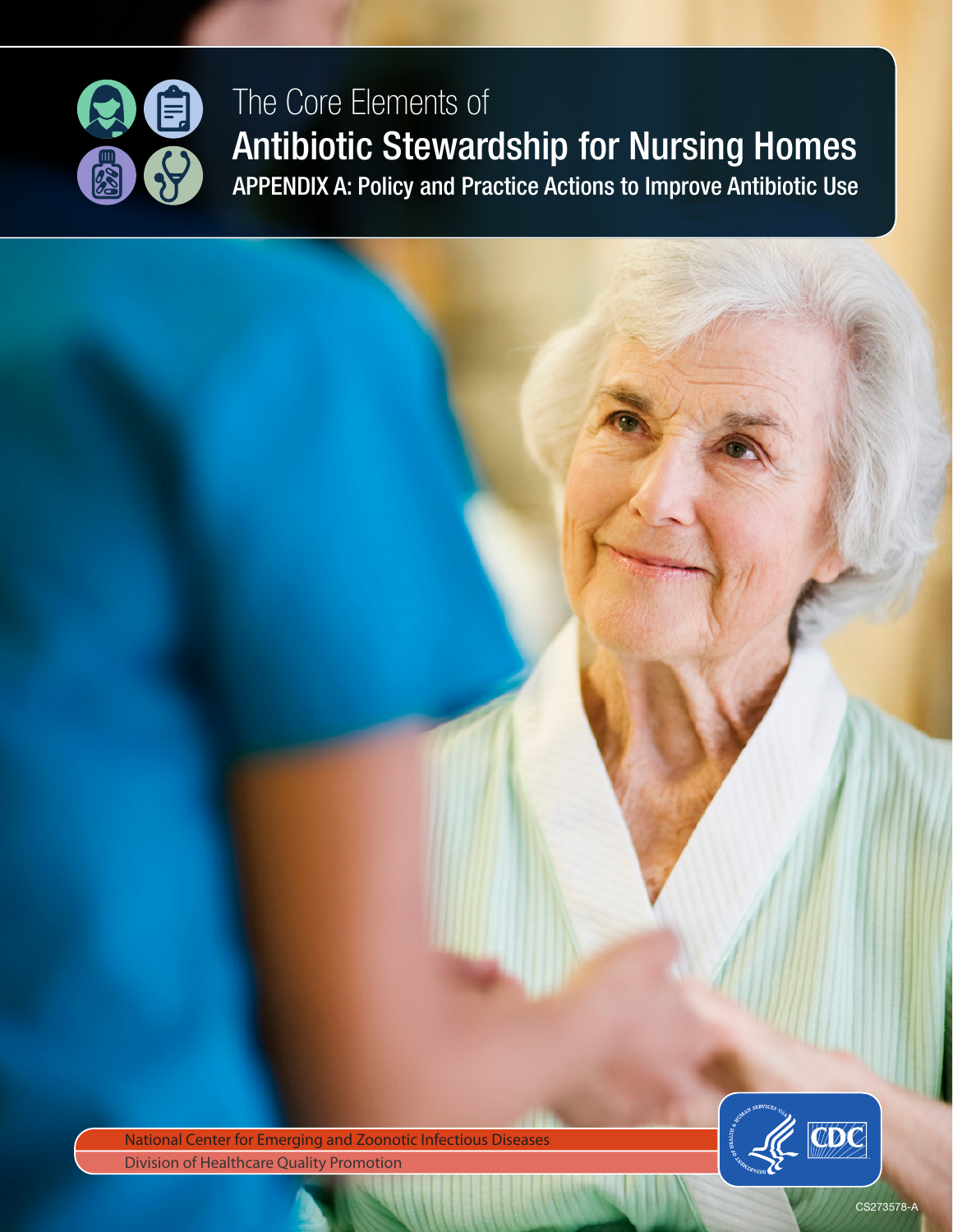

# Appendix A: Policy and practice actions to improve antibiotic use

This document contains more detailed explanations of policy and practice actions which can be taken by nursing homes as part of their antibiotic stewardship activities.

# Antibiotic prescribing and use policies

### Documentation of dose, duration, and indication.

Specify the dose (including route), duration (i.e., start date, end date, and planned days of therapy), and indication, which includes both rationale (i.e., prophylaxis vs. therapeutic) and treatment site (i.e., urinary tract, respiratory tract), for every course of antibiotics. This bundle of antibiotic prescribing elements should be documented for both nursing home-initiated antibiotic courses as well as courses continued in the nursing home which were initiated by a transferring facility or emergency department. Documenting and making this information accessible (e.g., verifying indication and planned duration is documented on transfer paperwork) helps ensure that antibiotics can be modified as needed based on additional laboratory and clinical data and/or discontinued in a timely manner.<sup>1</sup>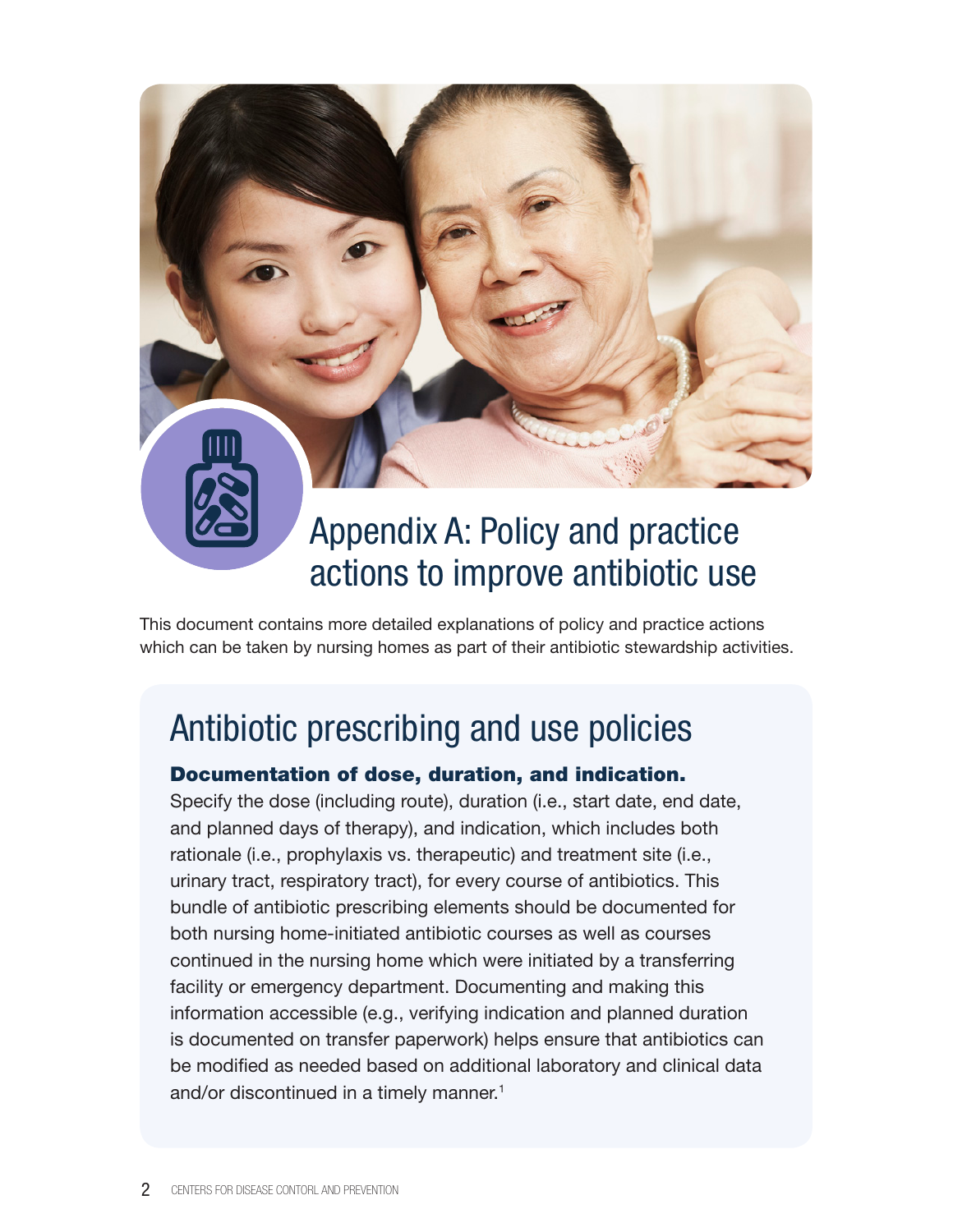#### Establish best practices for use of microbiology testing.

Inappropriate use of microbiology tests in nursing homes may drive unnecessary antibiotic treatment.2 For example, submitting urine cultures or *C. difficile* stool tests to demonstrate "test of cure" following clinical resolution after an appropriate treatment course may uncover asymptomatic colonization and drive additional unnecessary antibiotic exposure. Review the current protocols and laboratory testing practices to ensure that laboratory tests are used correctly in your facility (e.g., your facility should not require one or more negative *C. difficile* stool studies following completion of therapy for *C. difficile* infection). Identifying and reducing inappropriate use of laboratory testing may be a high-yield effort for improving antibiotic use and reducing other management costs.

### Develop facility-specific treatment recommendations.

Facility-specific treatment recommendations, based on national guidelines<sup>3,4</sup> and local susceptibilities can optimize antibiotic selection and duration, particularly for common indications for antibiotic use like pneumonia, urinary tract infection, and skin and soft tissue infections.

### Review the antibiotic agents available in the facility

**including** an inventory of drugs accessible during off hours (e.g., emergency kit or overnight box) to ensure availability is not a barrier to use of preferred agents.

## Broad interventions to improve antibiotic use

Develop and implement algorithms for the assessment of residents suspected of having an infection using evidence-based guidance.4,5

Utilize a communication tool for residents suspected of having an infection. Since attending physicians, nurse practitioners and/or physician assistants are not always available onsite in nursing homes, a significant amount of management of nursing home residents is mediated via phone interactions. Clinical providers must rely on the assessment and information conveyed to them by the front-line nursing staff to make diagnostic and treatment decisions. Barriers to effective telephone interactions between physicians and nurses, such as inadequate preparation or feeling rushed on the phone,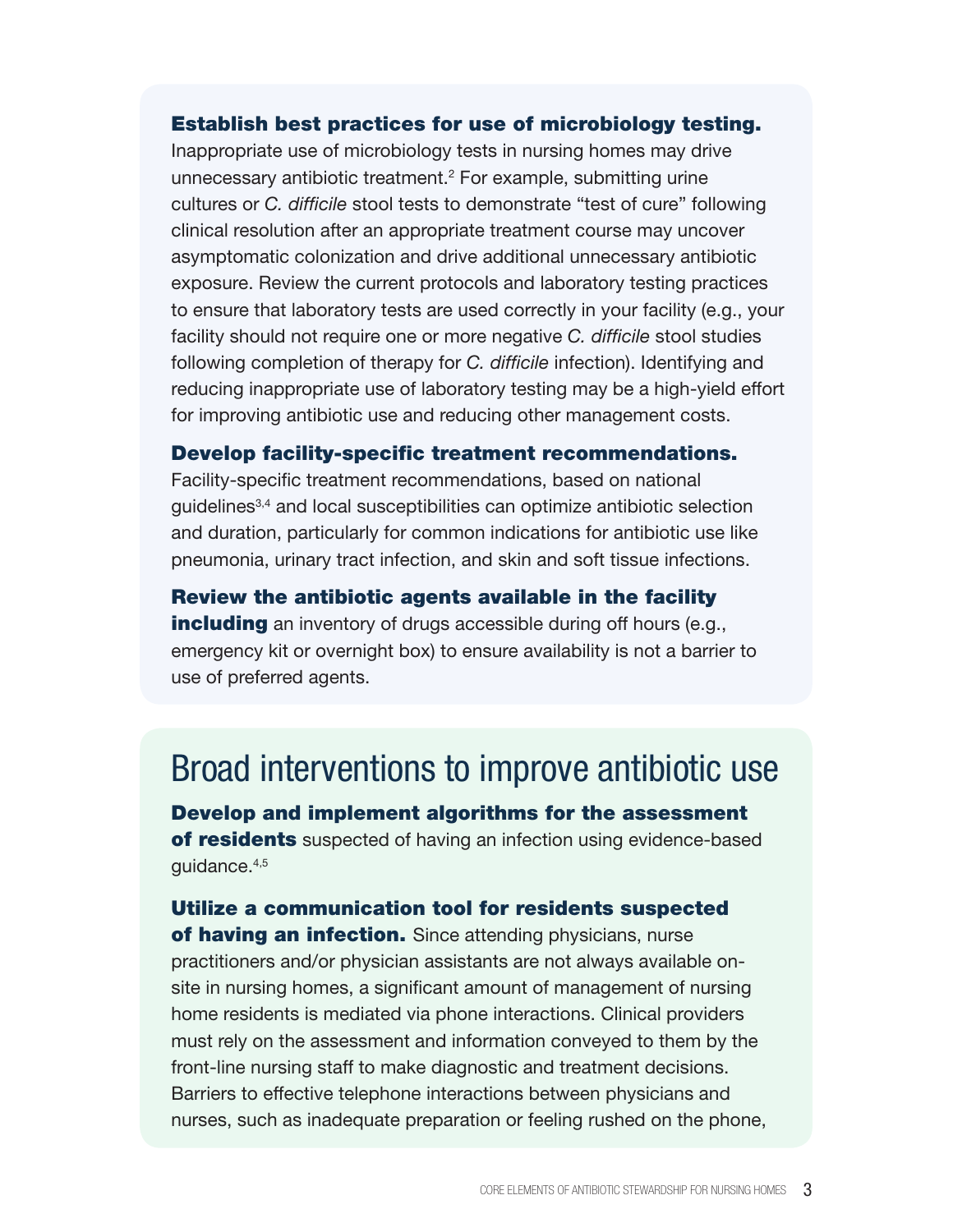likely impact the quality of information exchange.<sup>6</sup> Implementing structured communication tools to guide nursing-physician interactions (e.g., situation, background, assessment, recommendation, or SBAR protocol) may improve the quality of communication and the subsequent management process<sup>7,8</sup> when an infection is suspected. Communication tools used to facilitate information when a resident is suspected of having an infection should include key pieces of the clinical history including new symptoms and complaints, physical exam findings (e.g., vital signs, pulse oximetry, localizing pain, etc.) and other relevant information (e.g., previous antibiotic exposure, previous culture and susceptibility results, current medications, and medication allergy history). Forms used for this information exchange could not only include information about the resident from nursing staff, but also options for how the offsite provider may want to manage the resident based on the information provided (e.g., hydrate and monitor, send further diagnostic tests, initiate treatment). In addition, any tools or forms utilized to improve communication should become part of the resident's medical record to improve documentation of decision making.

### Develop and disseminate a facility-specific report of antibiotic susceptibility to clinical providers. Nursing

homes should work with consultant laboratories to create a facilityspecific summary of antibiotic susceptibility patterns from the organisms commonly isolated in microbiology cultures. One example of a susceptibility summary is called an antibiogram. Antibiograms are tables developed by the microbiology laboratory showing the percent susceptibility for a panel of common bacteria tested against a panel of common antibiotics.<sup>9</sup> Nursing home laboratories may have to tailor the antibiogram based on the facility's diagnostic testing practices. For example, a nursing home antibiogram may only include organisms causing urinary tract infection if urine cultures are the most frequent test sent to the laboratory.<sup>10</sup> Antibiograms may be updated every 12 to 24 months, based on the number of cultures submitted by a facility. Summaries of susceptibility patterns should be disseminated to frontline nursing staff, clinical providers and consultant pharmacists as an educational tool and to guide management decisions.

**Perform antibiotic "time outs."** Antibiotics are often started empirically in nursing home residents when the resident has a change in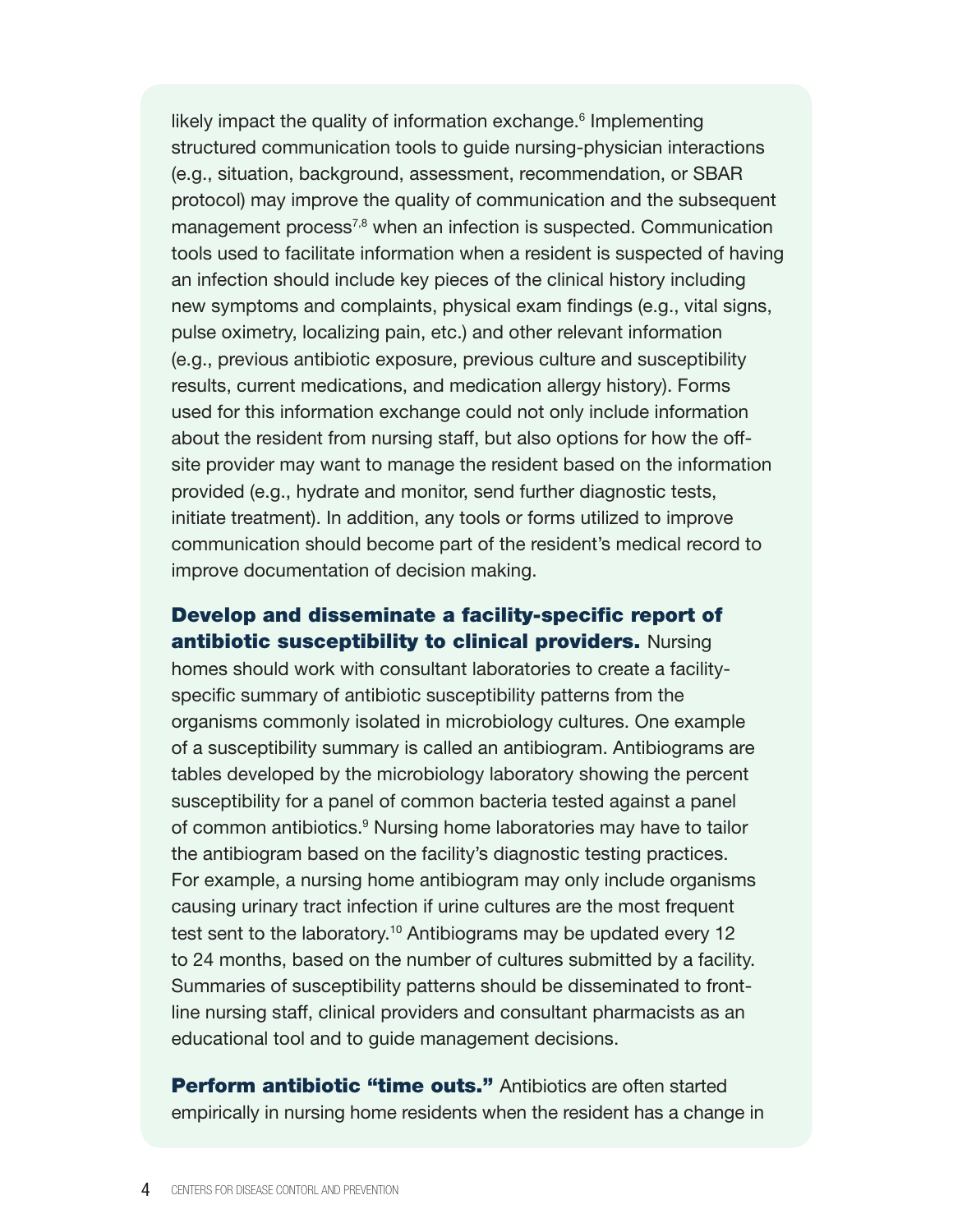physical or mental status while diagnostic information is being obtained. However, providers often do not revisit the selection of the antibiotic after more clinical and laboratory data (including culture results) become available.11,12 An antibiotic "time out" is a formal process designed to prompt a reassessment of the ongoing need for and choice of an antibiotic once more data is available including: the clinical response, additional diagnostic information, and alternate explanations for the status change which prompted the antibiotic start. Nursing homes should have a process in place for a review of antibiotics by the clinical team two to three days after antibiotics are initiated to answer these key questions:

- Does this resident have a bacterial infection that will respond to antibiotics?
- If so, is the resident on the most appropriate antibiotic(s), dose, and route of administration?
- Can the spectrum of the antibiotic be narrowed or the duration of therapy shortened (i.e., de-escalation)?
- Would the resident benefit from additional infectious disease/ antibiotic expertise to ensure optimal treatment of the suspected or confirmed infection?

Reduce prolonged antibiotic treatment courses for common infections. A large study of antibiotic prescribing practices in nursing homes demonstrated that over 50% of antibiotic treatment courses extended beyond a week with no correlation with resident characteristics or type of infection being treated.13 Given the growing body of evidence that short courses of antibiotics are effective for common infections,14–16 interventions designed to decrease antibiotic duration among nursing home residents may reduce the complications and adverse events associated with antibiotic exposure.

# Pharmacy interventions to improve antibiotic use

**Review of antibiotic prescriptions** as part of the drug regimen review (F-tag 428) for new medications is an existing practice for the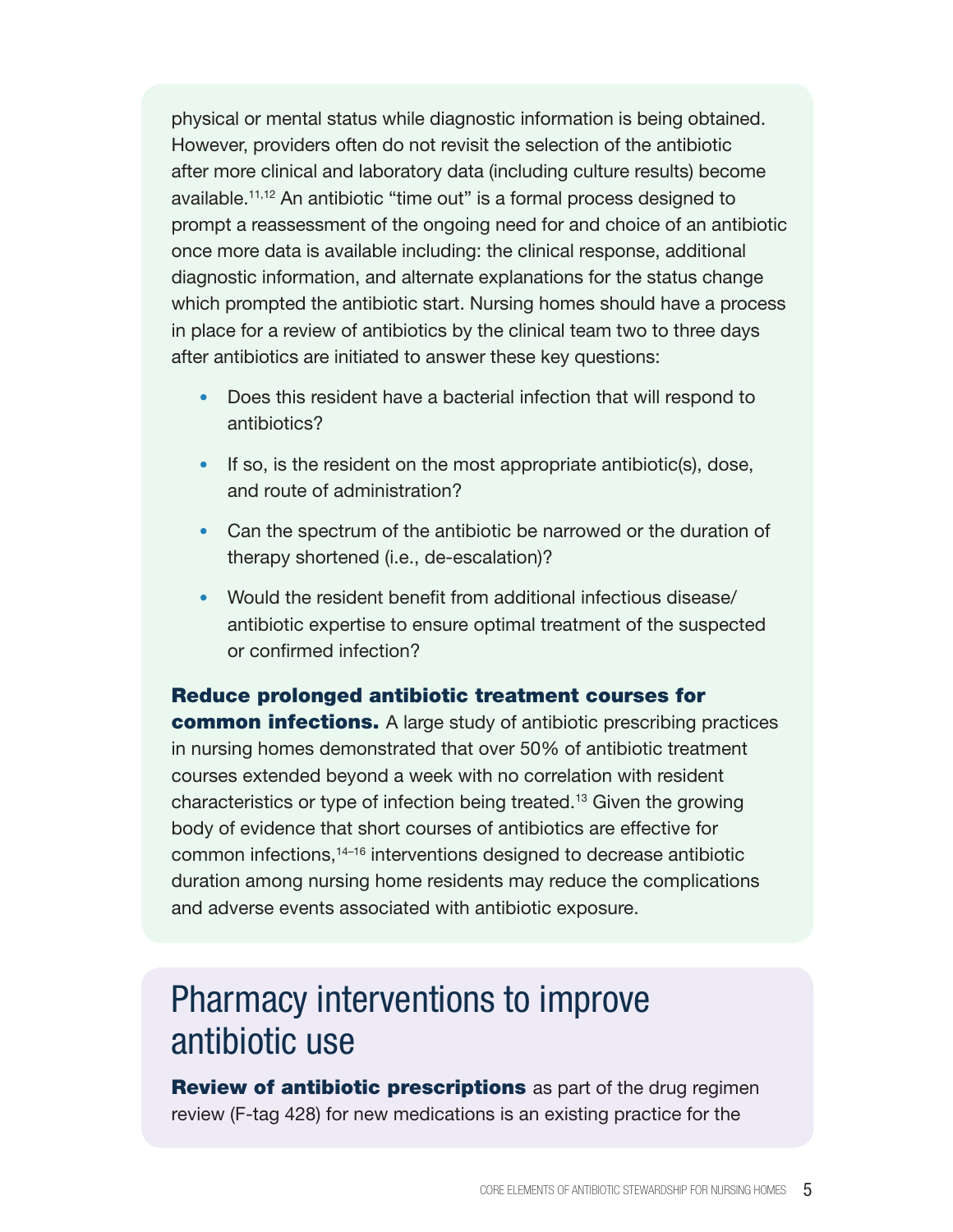consultant pharmacist.17 Elements of the antibiotic review should include dosing and administration data, to ensure prescribers are making appropriate adjustments for renal function and potential drug interactions. Consultant pharmacists can also review indication and justification of use to verify that antibiotics are used in accordance with facility-specific treatment guidelines.

**Establish standards on laboratory testing to monitor for** adverse drug events related to use of antibiotics and other high risk medications such as warfarin.<sup>18,19</sup>

Review of microbiology culture results by the consultant pharmacist can add an additional level of feedback to prescribing clinicians on initial antibiotic selection and subsequent modifications of therapy once data is available. Consultant pharmacists can be given a predefined set of criteria and/or guidance developed in collaboration with physician support $20,21$  to help optimize antibiotic use.

## Infection specific interventions to improve antibiotic use

#### Reduce antibiotic use in asymptomatic bacteriuria

**(ASB).** The prevalence of ASB, bacteriuria without localizing signs or symptoms of infection, ranges from 25% to 50% in non-catheterized nursing home residents and up to 100% among those with long-term urinary catheters.<sup>22</sup> Antibiotic use for treatment of ASB in nursing home residents does not confer any long-term benefits in preventing symptomatic urinary tract infections (UTI) or improving mortality, and may actually increase the incidence of adverse drug events and result in subsequent infections with antibiotic-resistant pathogens.<sup>23</sup> The unreliable clinical assessment for infections in nursing home residents coupled with the diagnostic uncertainties in differentiating ASB from infection contributes greatly to inappropriate antibiotic use and its related complications. Suspected UTIs account for 30% to 60% of antibiotic prescriptions in nursing homes.<sup>24</sup> Implementing a set of diagnostic testing and management algorithms to help providers differentiate ASB from symptomatic UTI has been shown to reduce inappropriate antibiotic use for ASB.25,26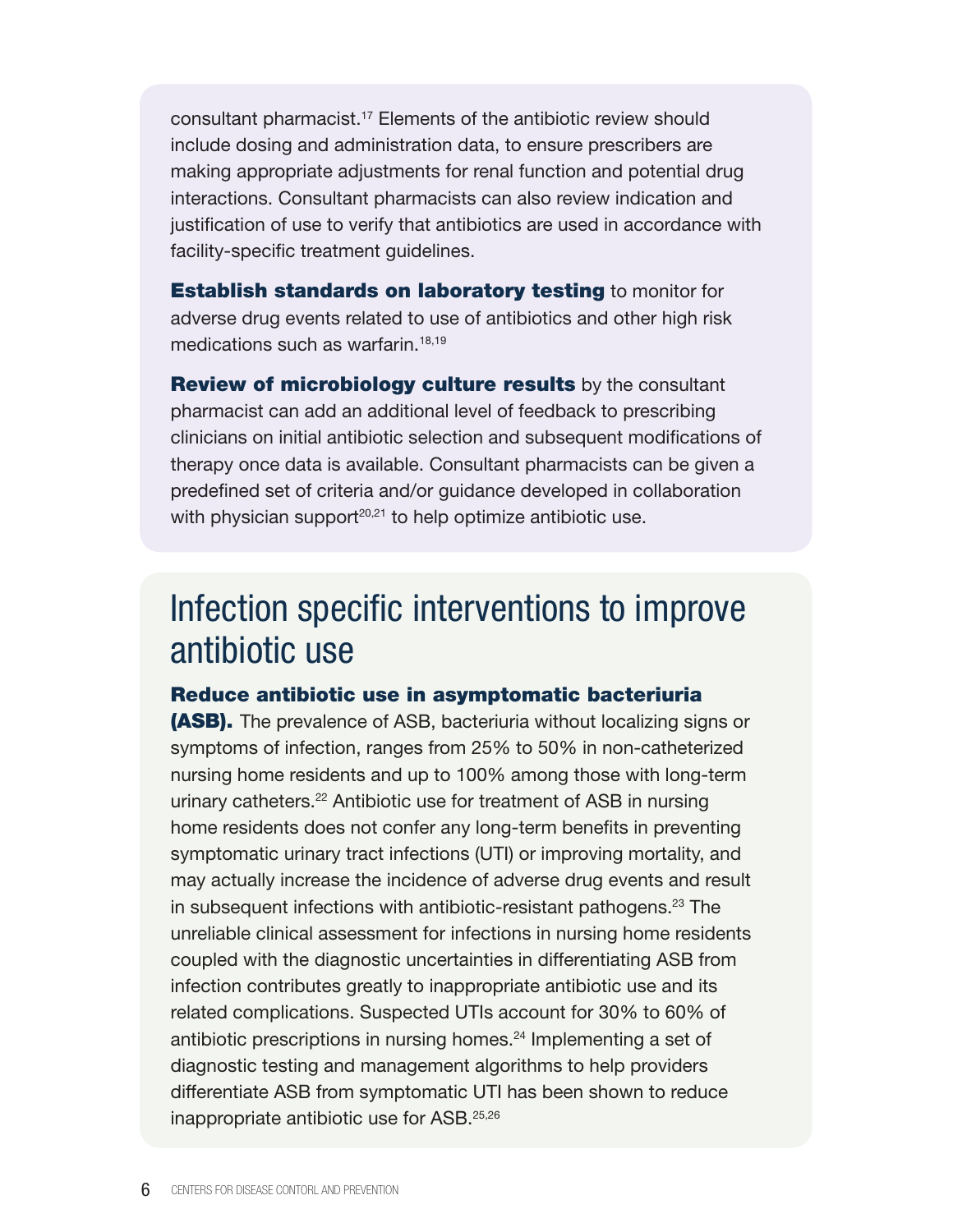#### Reduce antibiotic prophylaxis for prevention of UTI.

Surveys of antibiotic use have shown that UTI prophylaxis accounts for a significant proportion of antibiotic prescriptions.<sup>27</sup> Very few studies support antibiotic use for UTI prophylaxis, especially in older adults, and many studies have shown this antibiotic exposure increases risk of side effects and resistant organisms.<sup>23</sup> Therefore, efforts to educate providers on the potential harm of antibiotics for UTI prophylaxis could reduce unnecessary antibiotic exposure and improve resident outcomes.

#### Optimize management of nursing home-associated

**pneumonia.** Limited access to high-quality diagnostic testing makes the differentiation of viral and bacterial causes of lower respiratory tract infections very difficult in nursing home residents.<sup>28</sup> Implementation of algorithms for diagnosis and management of nursing home-associated pneumonia may be valuable in helping guide decision-making about use of antibiotics and need for hospital transfer.<sup>29-31</sup>

Optimize use of superficial cultures for management of

chronic wounds. Although obtaining specimens for wound culture can help guide antimicrobial treatment, reliance on superficial swab cultures alone may drive inappropriate or unnecessary antibiotic use. Superficial wound swabs cannot differentiate bacterial colonization from infection and there may be a lack of correlation between organisms identified by superficial swab cultures compared with deep tissue cultures.<sup>32</sup> Reviewing the indications for obtaining cultures in residents with chronic wounds (e.g., presence of purulent drainage) and assessing the type of specimen submitted for culture (e.g., superficial swab vs. tissue specimen from debrided wound base) may identify opportunities for improving antibiotic use in residents with chronic wounds.<sup>33</sup>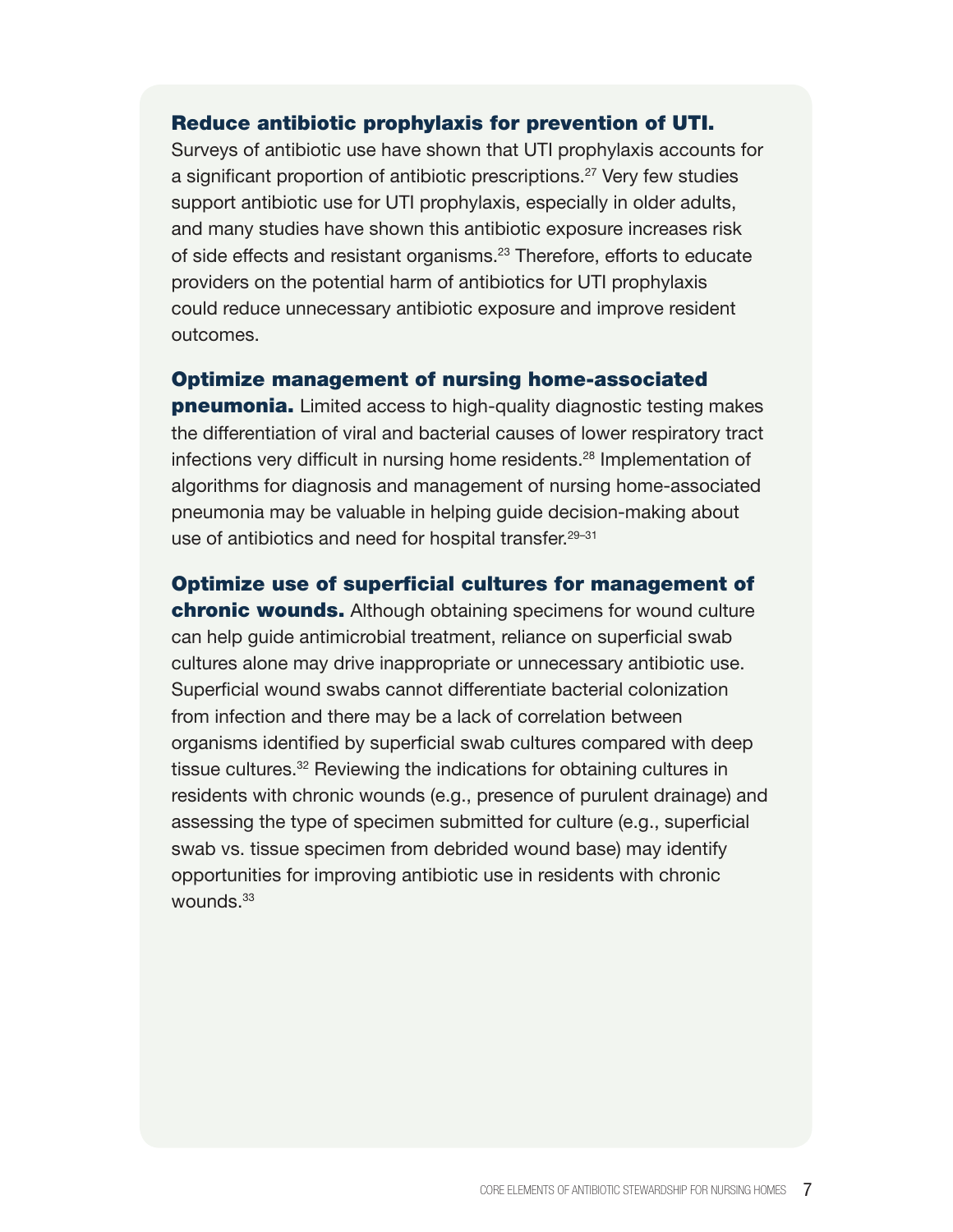# References

- 1. Centers for Disease Control and Prevention. Core Elements of Hospital Antibiotic Stewardship Programs. Atlanta, GA: US Department of Health and Human Services, CDC; 2014
- 2. Phillips CD, Adepoju O, Stone N Asymptomatic bacteriuria, antibiotic use, and suspected urinary tract infections in four nursing homes BMC Geriatr. 2012 Nov 23;12:73
- 3. Nicolle LE, Bentley D, Garibaldi R, et al. Antimicrobial use in long-term care facilities. Infect Control Hosp Epidemiol 2000; 21:537–45.
- 4. High K, Bradley SF, Gravenstein S et al. Clincal practice guideline for the evaluation of fever and infection in older adult residents of long term care facilities. Clin Infect Dis. 2009; 48: 149-171
- 5. Loeb M, Bentley DW, Bradley S, et al. Development of minimum criteria for the initiation of antibiotics in residents of long-term care facilities: Results of a consensus conference. Infect Control Hosp Epidemiol 2001; 22: 120-4.
- 6. Tjia J, Mazor KM, Field T, Meterko V, Spenard A, Gurwitz JH Nurse-physician communication in the long-term care setting: perceived barriers and impact on patient safety J Patient Saf. 2009;5(3):145-52
- 7. Ouslander JG, Bonner A, Herndon L, Shutes J. The interventions to reduce acute care transfers (INTERACT) quality improvement program: An overview for medical directors and primary care clinicians in long term care. J Am Med Dir Assoc. 2014;15(3):162-70
- 8. Renz SM, Boltz MP, Wagner LM, Capezuti EA, Lawrence TE. Examining the feasibility and utility of an SBAR protocol in long-term care. Geriatr Nurs. 2013;34(4):295-301
- 9. Furuno JP, Comer AC, Johnson JK, et al. Using antibiograms to improve antibiotic prescribing in skilled nursing facilities. Infect Control Hosp Epidemiol. 2014;35 (Suppl 3):S56-61.
- 10. Drinka P, Podzorski RP, Griffin V, Crnich CJ. Antibiogram of urinary isolates. J Am Med Dir Assoc. 2013;14(6):443
- 11. Katz PR, Beam TR Jr., Brand F, Boyce K. Antibiotic use in the nursing home: Physician practice patterns. Arch Int Med. 1990; 150: 1465-1468
- 12. Shirts BH, Perera S, Hanlon JT, et al. Provider management of and satisfaction with laboratory testing in the nursing home setting: Results of a national internet-based surgery. J Am Med Dir Assoc. 2009;10: 161–166.
- 13. Daneman N, Gruneir A, Bronskill SE et al. Prolonged antibiotic treatment in long-term care: role of the prescriber. JAMA Intern Med. 2013; 173 (8): 673-682
- 14. Lutters M, Vogt-Ferrier NB. Antibiotic duration for treating uncomplicated, symptomatic lower urinary tract infections in elderly women. Cochrane Database Syst Rev. 2008;(3):CD001535.
- 15. Hepburn MJ, Dooley DP, Skidmore PJ, Ellis MW, Starnes WF, Hasewinkle WC. Comparison of short-course (5 days) and standard (10 days) treatment for uncomplicated cellulitis. Arch Intern Med. 2004;164(15):1669-1674.
- 16. El Moussaoui R, de Borgie CA, van den Broek P, et al. Effectiveness of discontinuing antibiotic treatment after three days versus eight days in mild to moderate severe community-acquired pneumonia: randomised, double blind study. BMJ.2006;332(7554):1355.